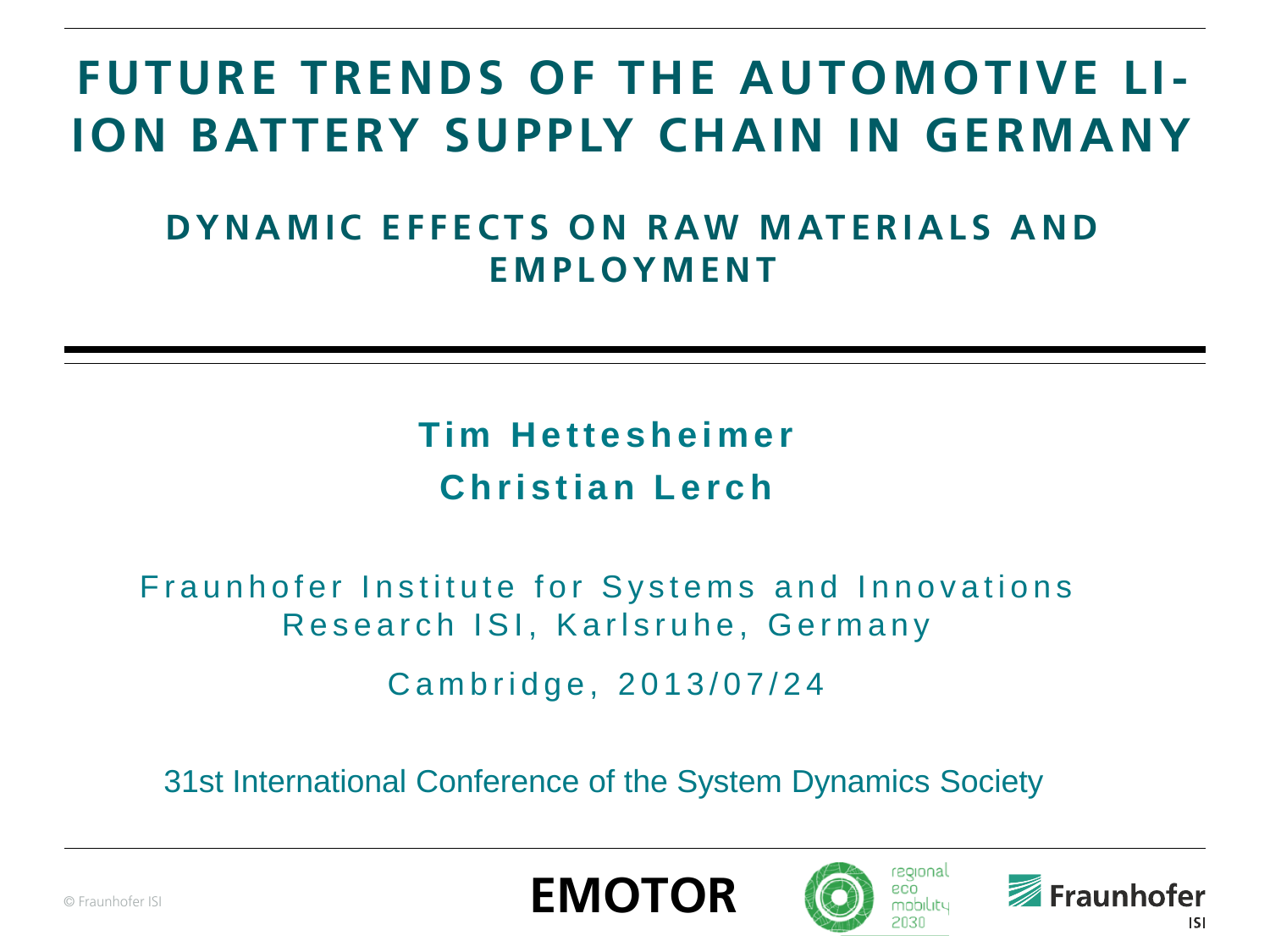## Content

- **Initial situation and research questions**
- **Dynamic hypothesis**
- **Results**
- Conclusions

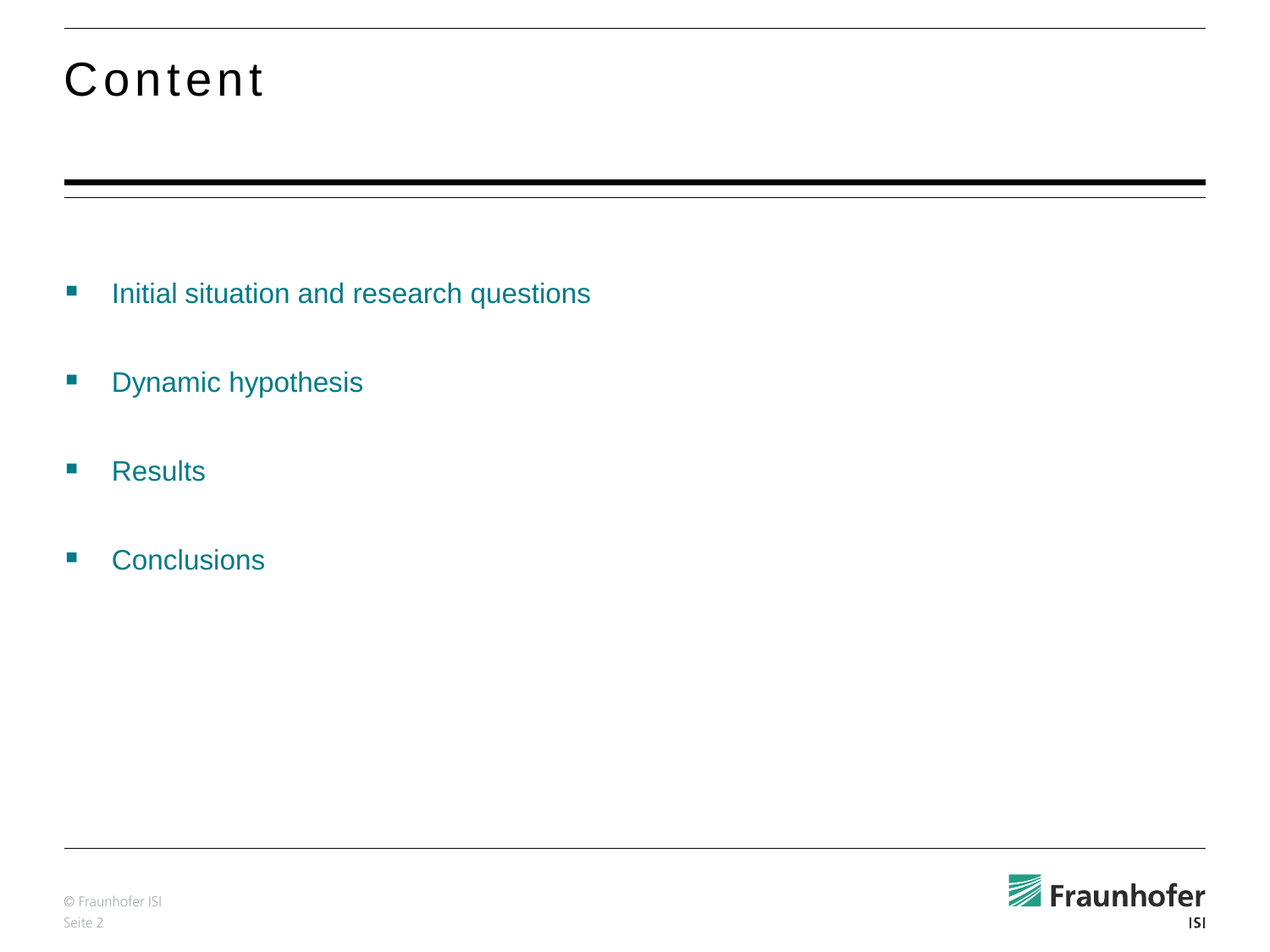# Initial situation- Importance of li-ion batteries and their potential of growth





- Battery is key component of electric vehicles
- Determine technical potential of the final car (speed, range,..)
- Represent major part of costs
- Contains critical raw materials

 $\triangleright$  Great uncertainty regarding future market share of EVs  $\triangleright$  But a growing share of EV is expected

Difficult to predict the existing economic potential, the need of raw materials and recycling activities and the development of employment effects



© Fraunhofer ISI Seite 3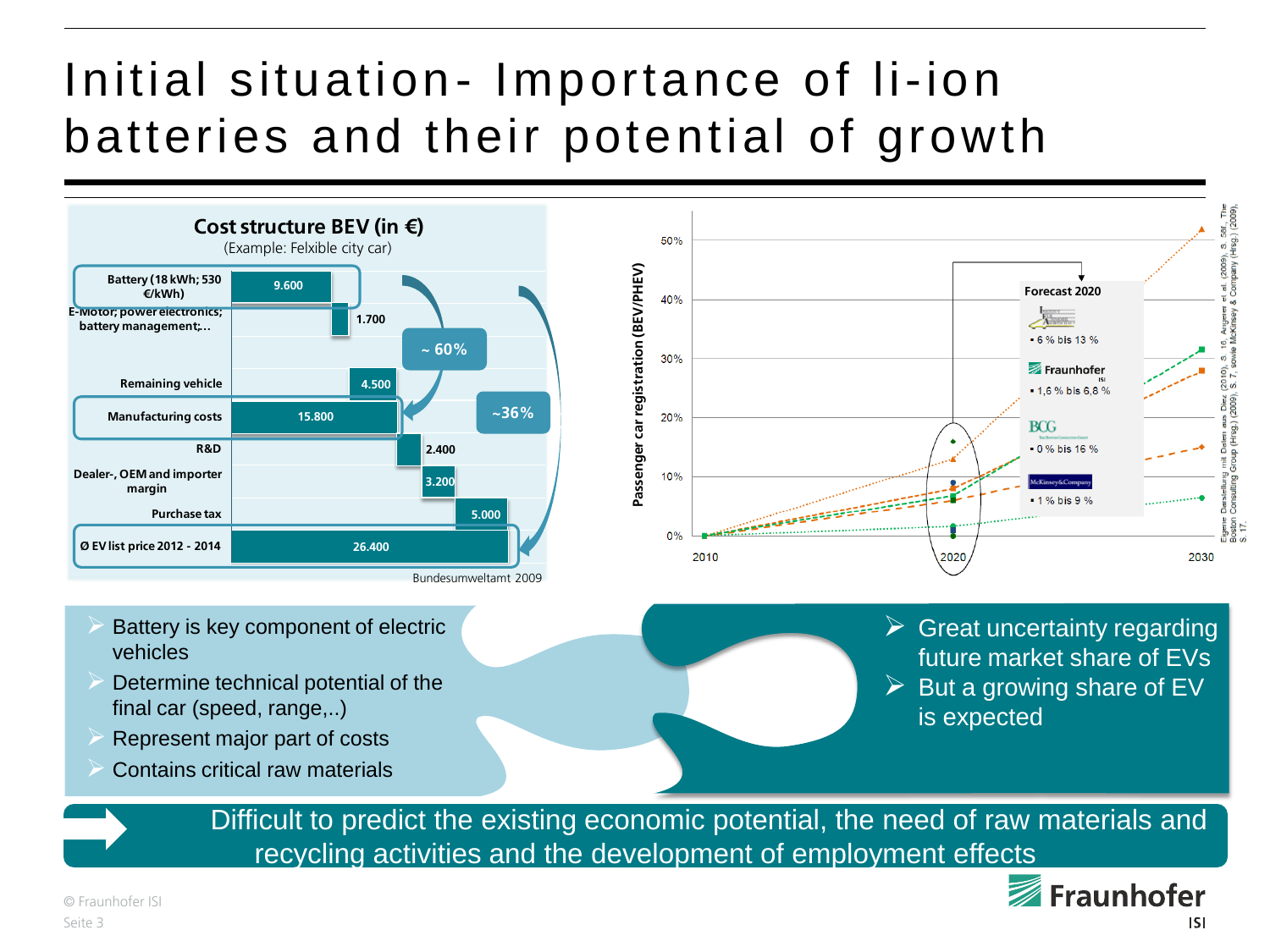## Research questions and aim of the simulation

#### **Research questions for the system dynamics model**

- How will the market demand for batteries develop in the upcoming decades?
- Will there be a growing scarcity of critical raw materials?
- Constitutes the availability of qualified employees a problem?

#### **Aim of this dynamic analysis**

Build up a first simulation model, which demonstrates the development of the automotive Li-ion battery supply chain in Germany over the next decades and to illustrate its impact on the need for raw materials and skilled employees.

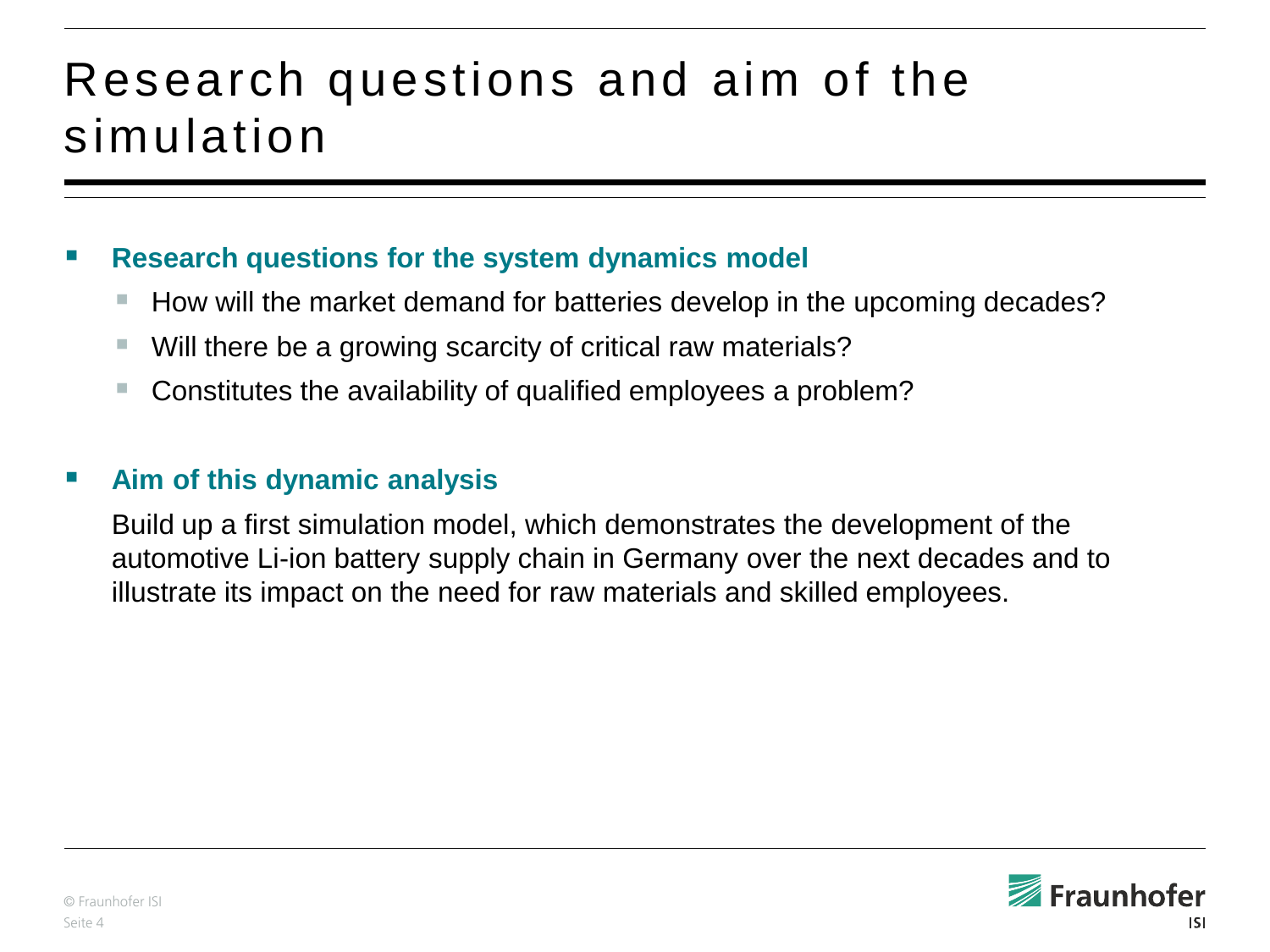# Sales market - Dynamic hypotheses for the battery supply chain model

- The "Sales market" triggers the development in the other three sub-systems by the customers demand for electric vehicles
- Bass's diffusion model for demand development was used as initial point for the model and modified to take repeat purchases into consideration (adopted from Sterman 2000; Bass 1969)
- Three different types of electrically driven cars: The hybrid electric vehicle (HEV  $\sim$  3-5 kWh), the plug-in hybrid electric vehicles (PHEV~10-15 kWh) and the battery electric vehicles (BEV~>20 kWh)
- The final output of the sales market are the total number of vehicles sold multiplied with their battery capacity, which results in the total demand for battery capacity in kWh as input for the following subsystems
- Two specifics: Obsolete vehicles are the input for aged battery recycling. HEV cannot be repurchased



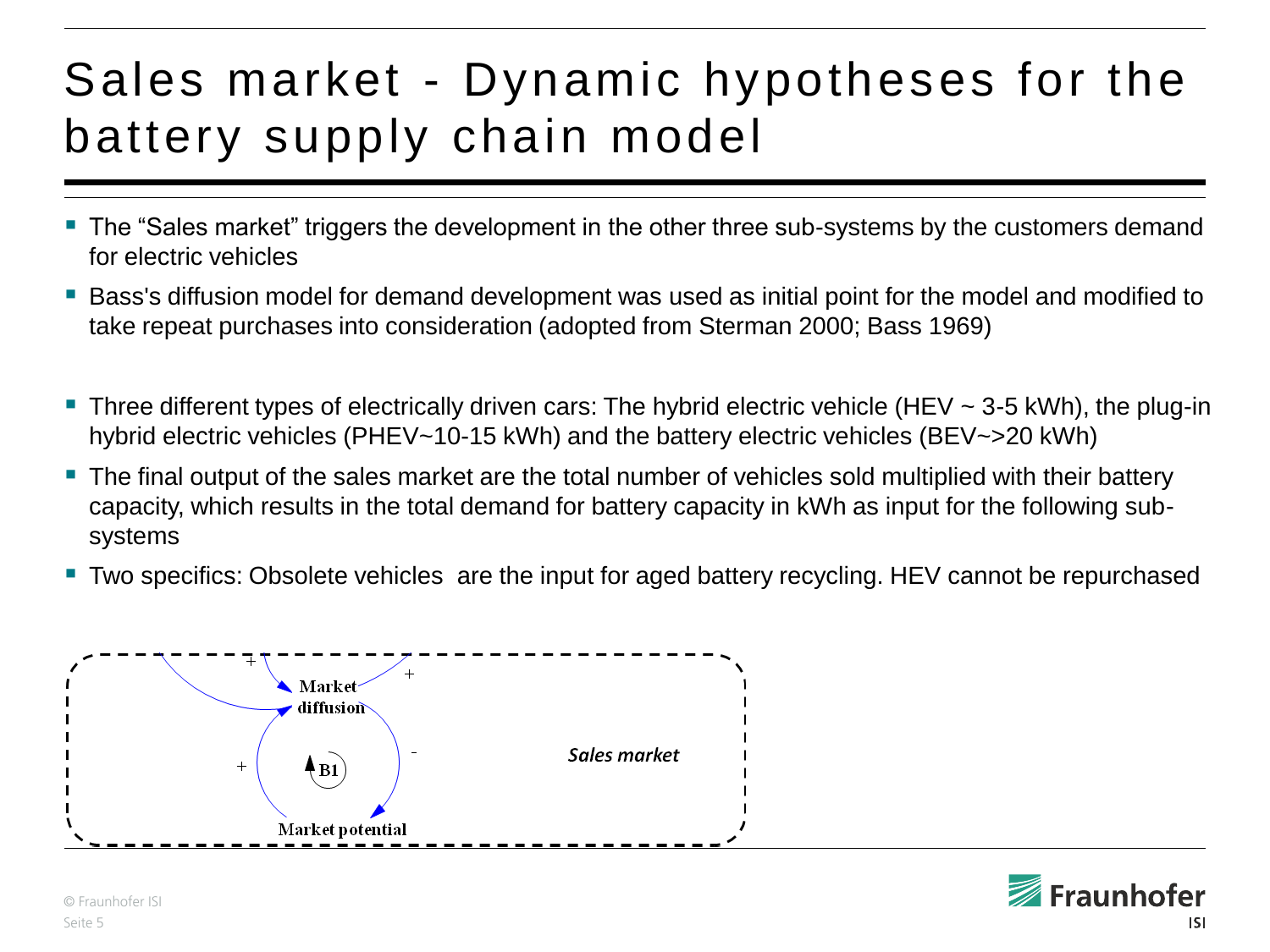# Production & Supply Chain- Dynamic hypotheses for the battery supply chain model

- The sub-system "Production & supply chain" has a common structure (e.g. see Sterman 2000) and is means to an end where raw materials, employees and battery demand come together
- The reinforcing loop (R1) demonstrates the interconnection between the demand for batteries and the production rate. Depending on the progress of the market diffusion, the order rate as well as the production rate increase over time
- After a long time of maybe a few years the obsolete battery gets recycled. Consequently, the growth of the market diffusion leads to a few year time-delayed increase of the recycling rate.



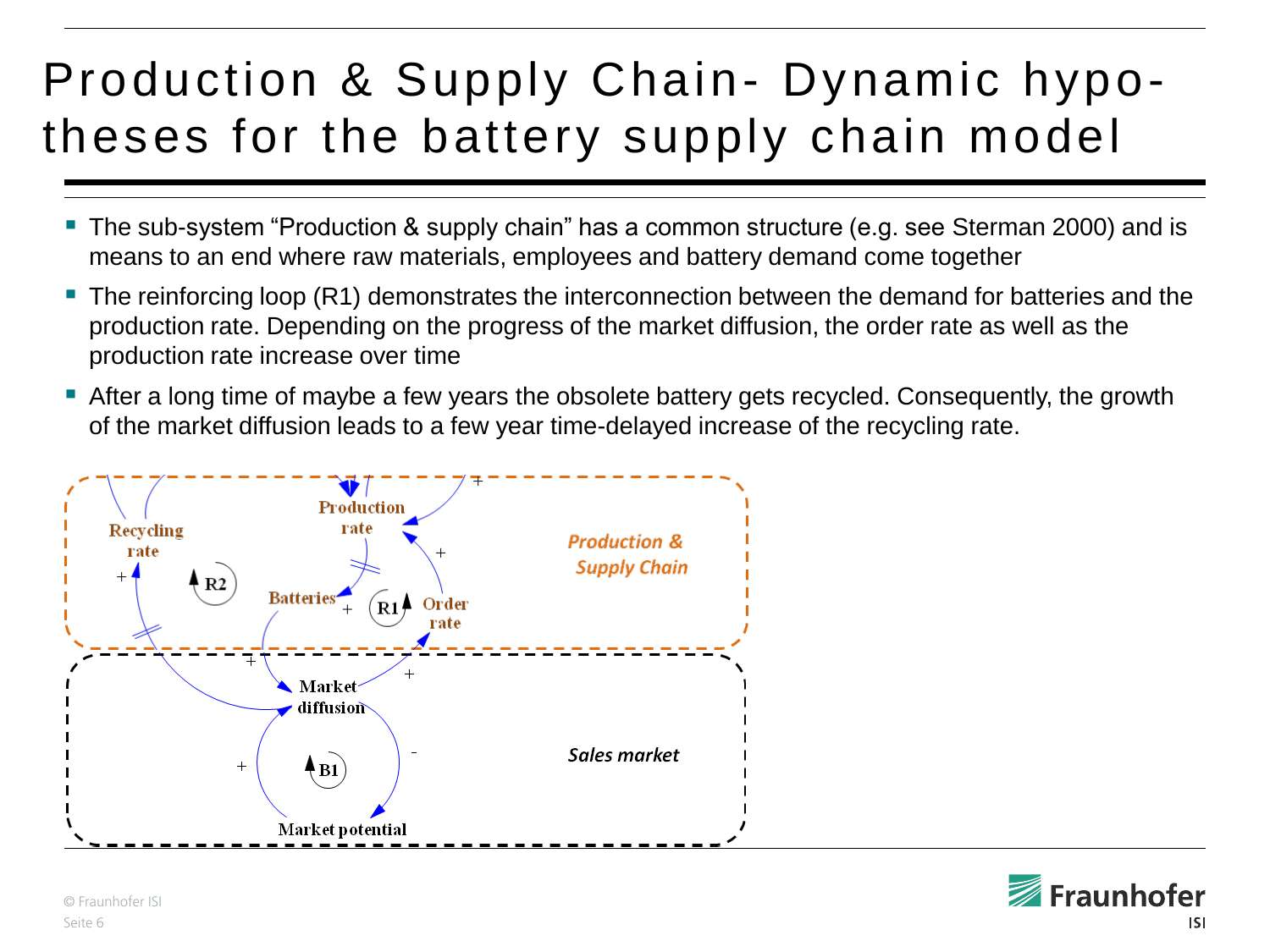# Raw material market - Dynamic hypotheses for the battery supply chain model



- A higher recycling rate leads on the one hand to a higher availability of recycled materials and on the other hand to a decreasing demand for new raw materials
- While recycled materials are pushed by an increasing production rate (R2), the need for raw materials is slowed down by a higher recycling rate (B2)

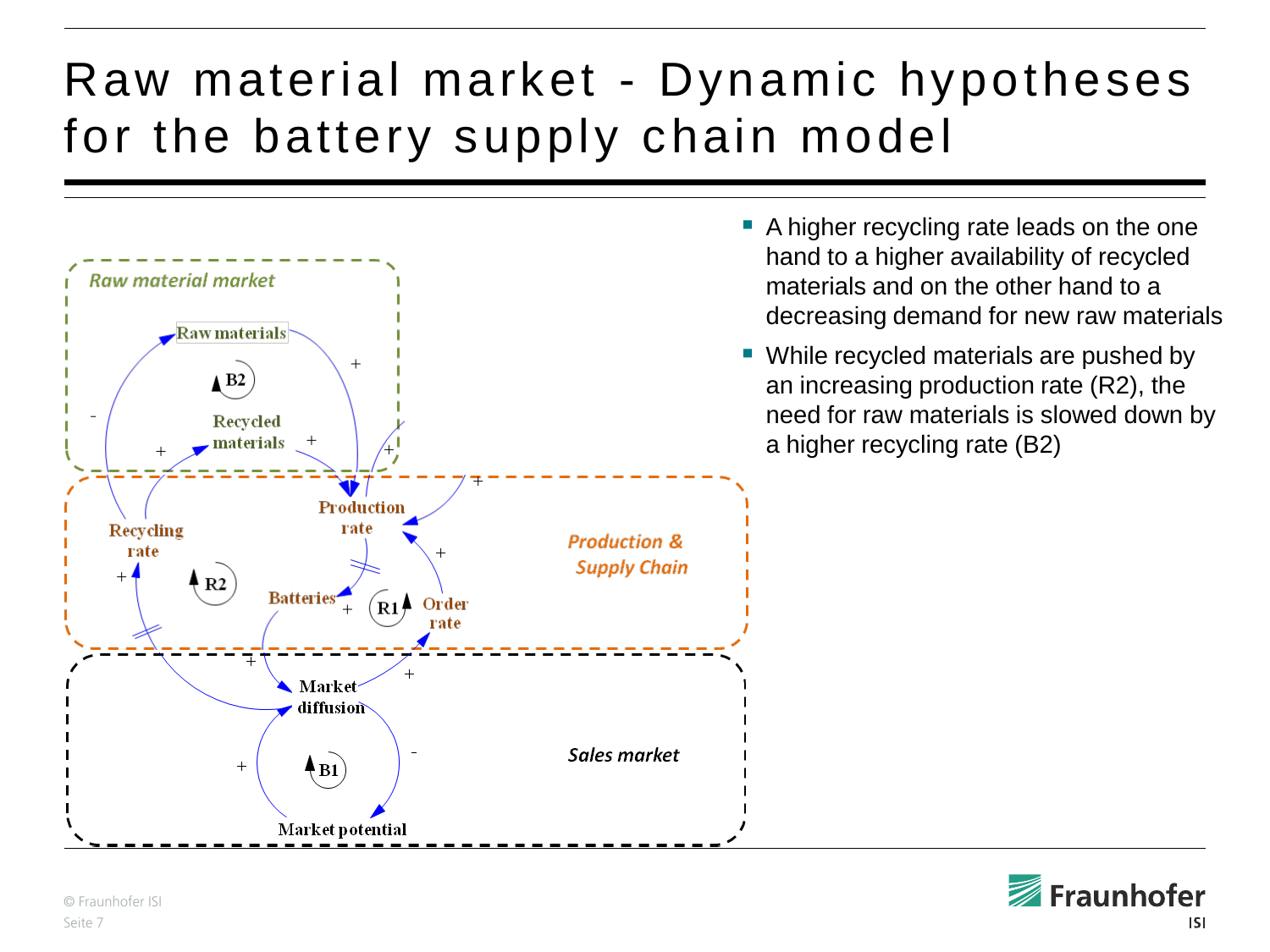# Employee market- Dynamic hypotheses for the battery supply chain model



- The employee market is directly linked with the production rate.
- The growth of the production rate leads to an increase of the demand for employees (R3 ) and hence, to an exhaustion of the employee potential (B3)
- Possibility to raise the pool of qualified persons by modifying the external driven qualification rate.

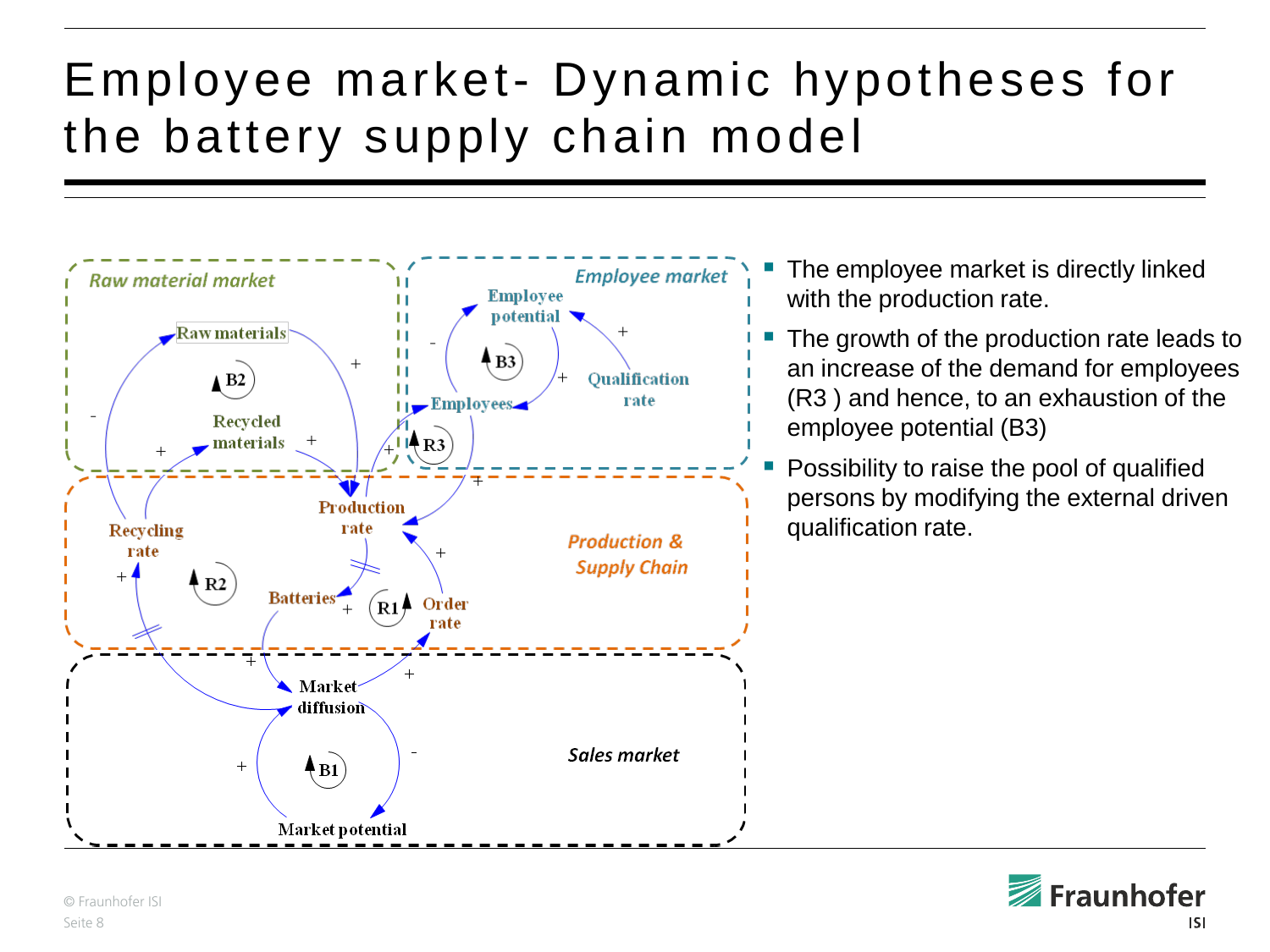

## **Diffusion of electrical vehicles and demand for li-ion batteries**

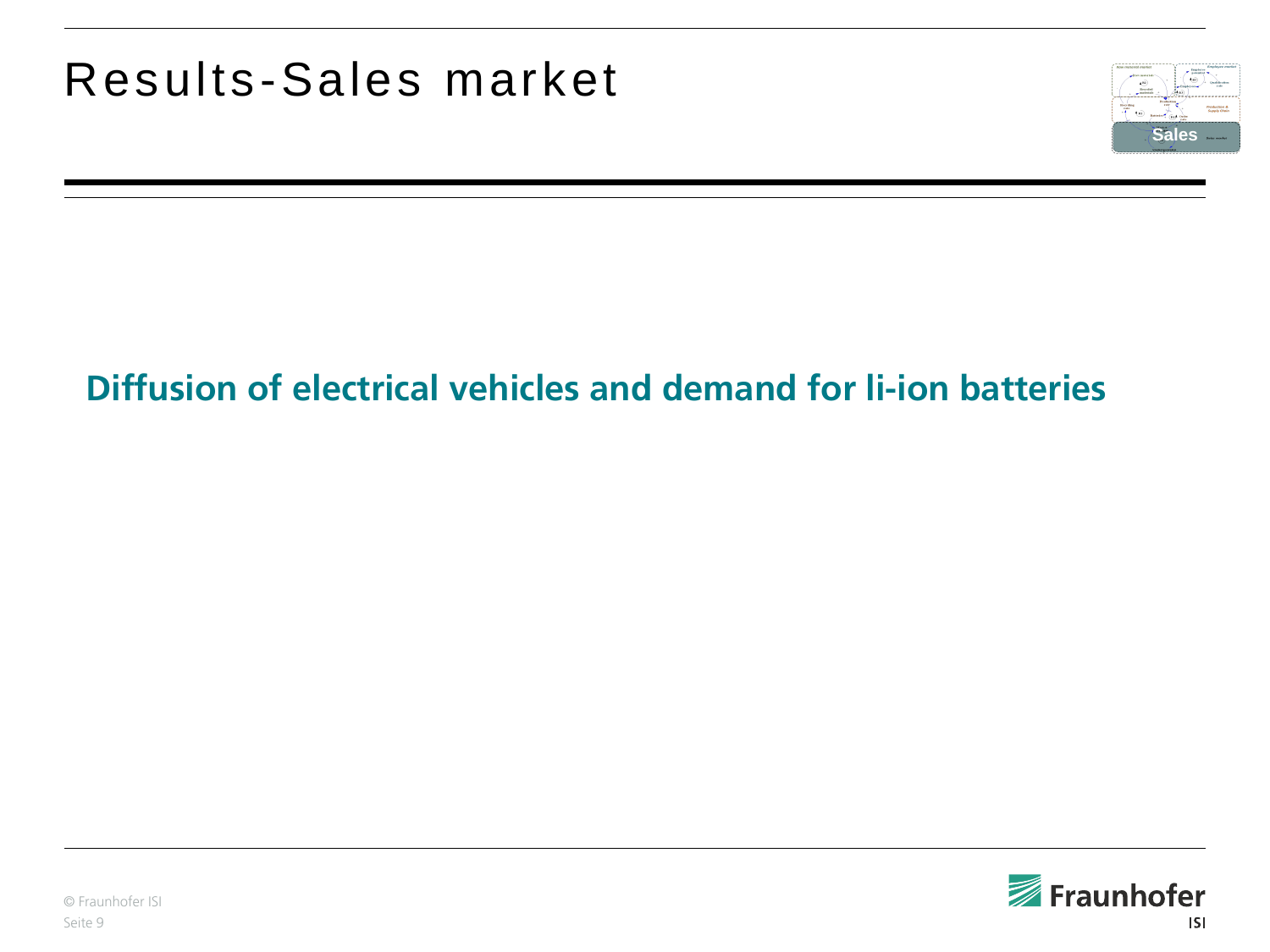# Diffusion of electric vehicles and their impact on li-ion battery demand





- Diffusion of the HEV shows the fastest growing curve  $\rightarrow$ lower costs for HEV batteries
- Peak between 2019 and 2020 before they steadily deplete
- PHEV are growing more slowly and peak in 2022.
- BEV is beginning to rise at the same time when the HEV declines. Develops slowly but constantly



Demand battery capacity kWh: Base run Demand battery capacity kWh : Oil age  $\frac{2}{3}$ <br>Demand battery capacity kWh : Electrical age  $\frac{-3}{3}$ 



- In all scenarios the demand follows the rise of the Hybrid electric vehicles but while their number declines, the demand for batteries stays on comparable level
- The lower number of PHEV and BEV is able to compensate the effect of falling demand for HEV
- **Three stages can be identified independently from scenarios**

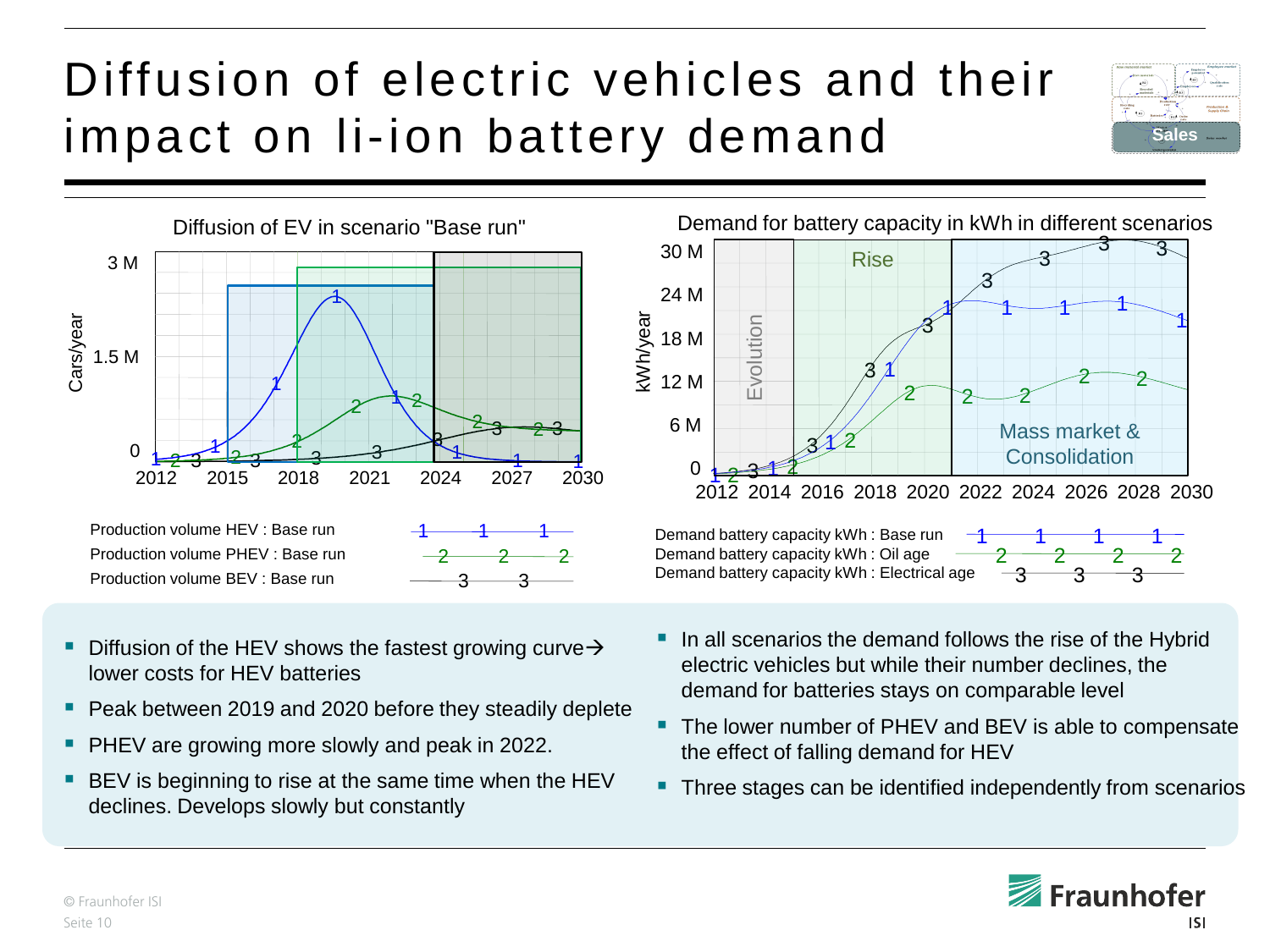## Results-Employee market **Employee**



## **Impact on the availibility of qualified employees**

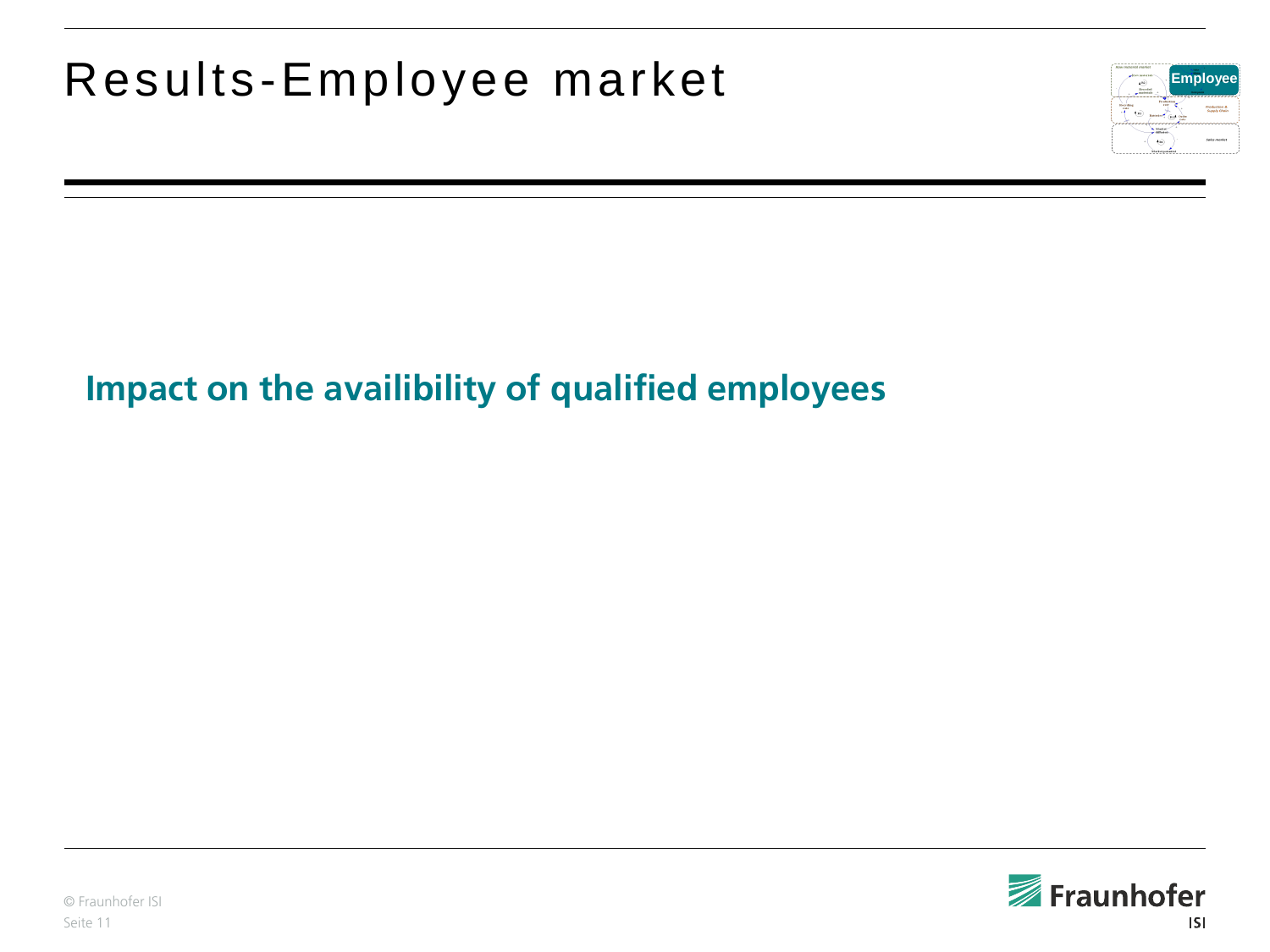## Employee availability





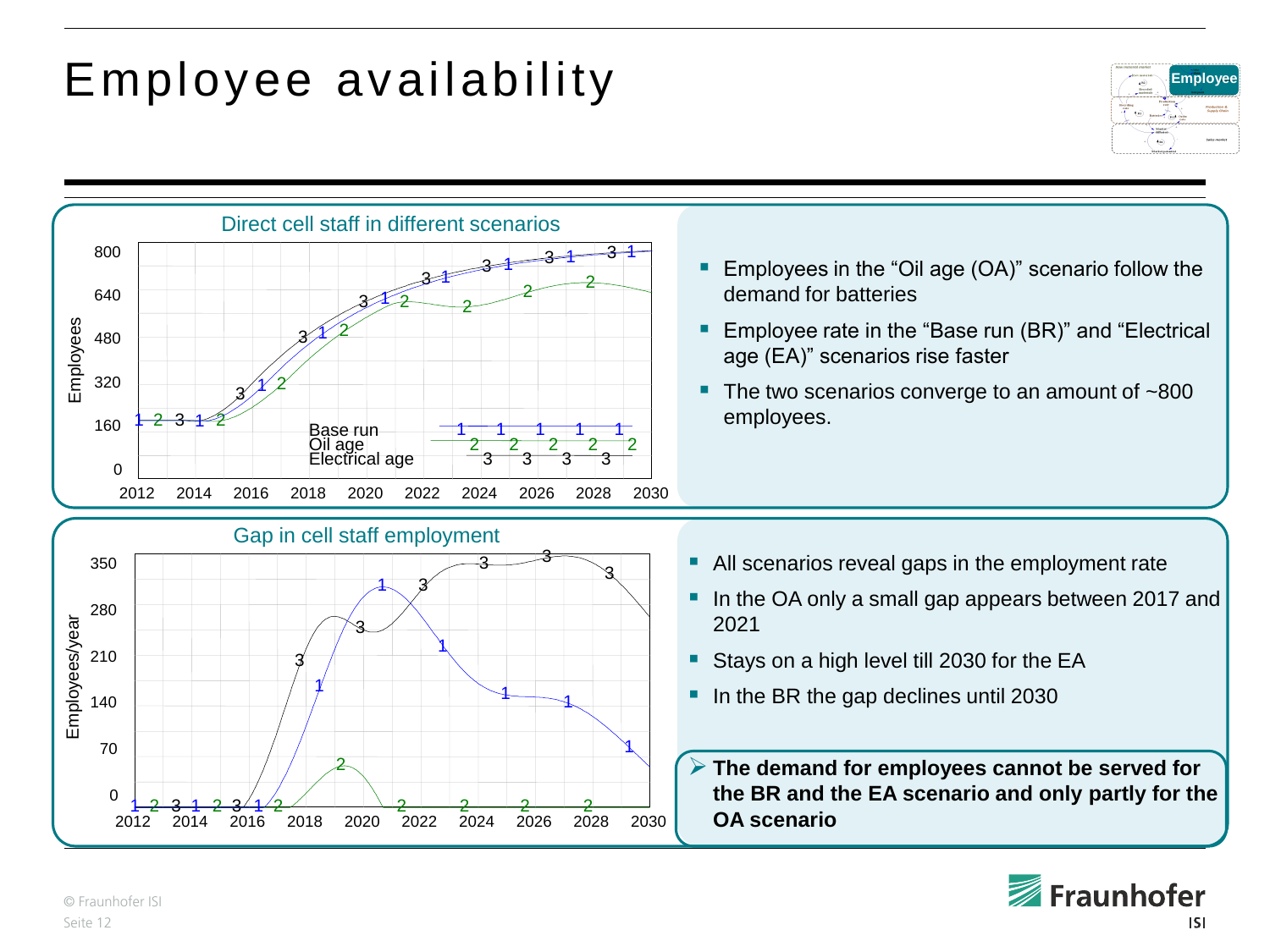## Measures to avoid the scarcity of workforce







- batteries
- **While a higher productivity only can reduce the scarcity in employment (BR,EA), a higher qualification rate seems to be a adequate measure to completely avoid it**

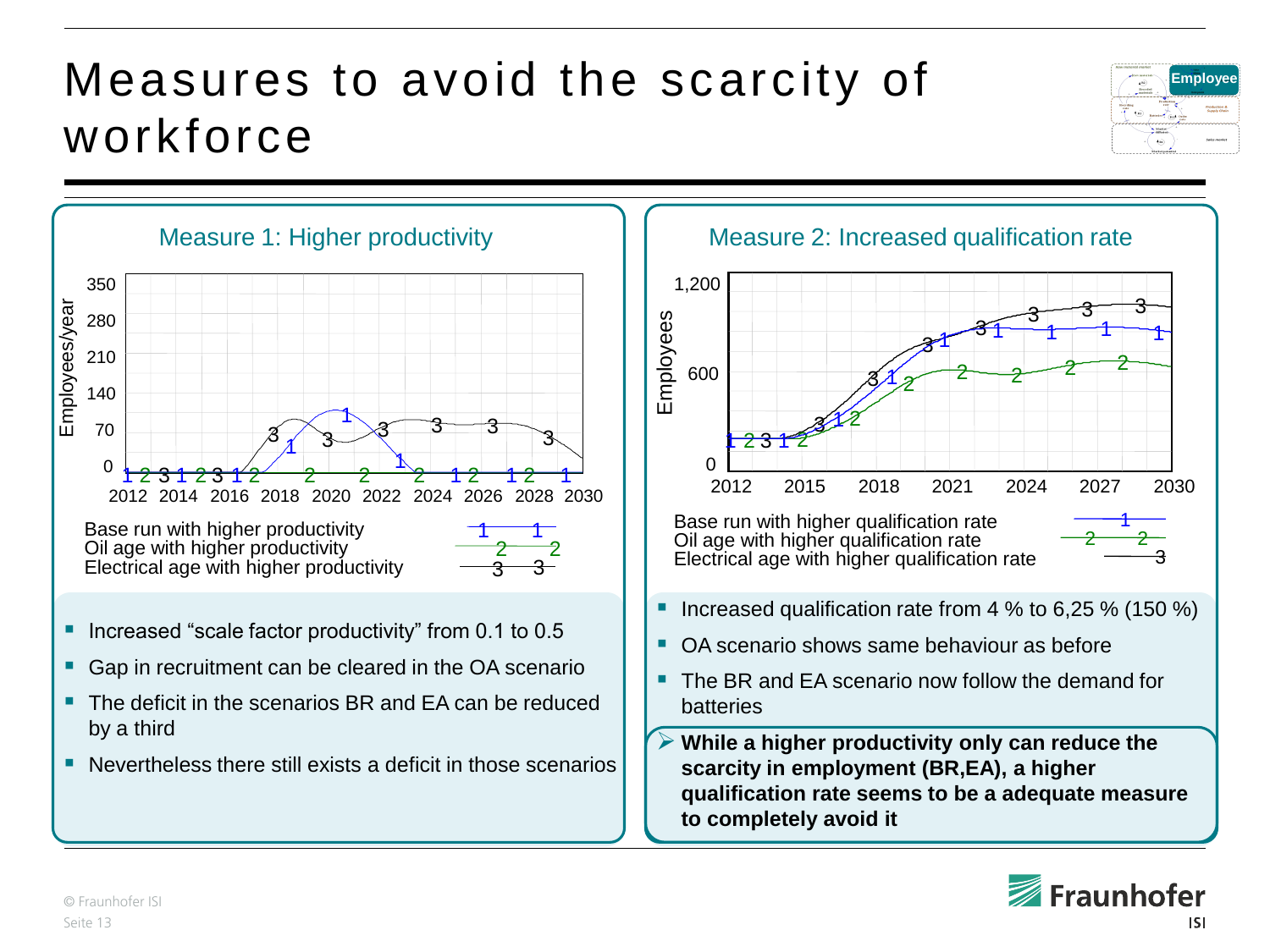

## **Demand for raw materials and ecological and economical effects of recycling measures**

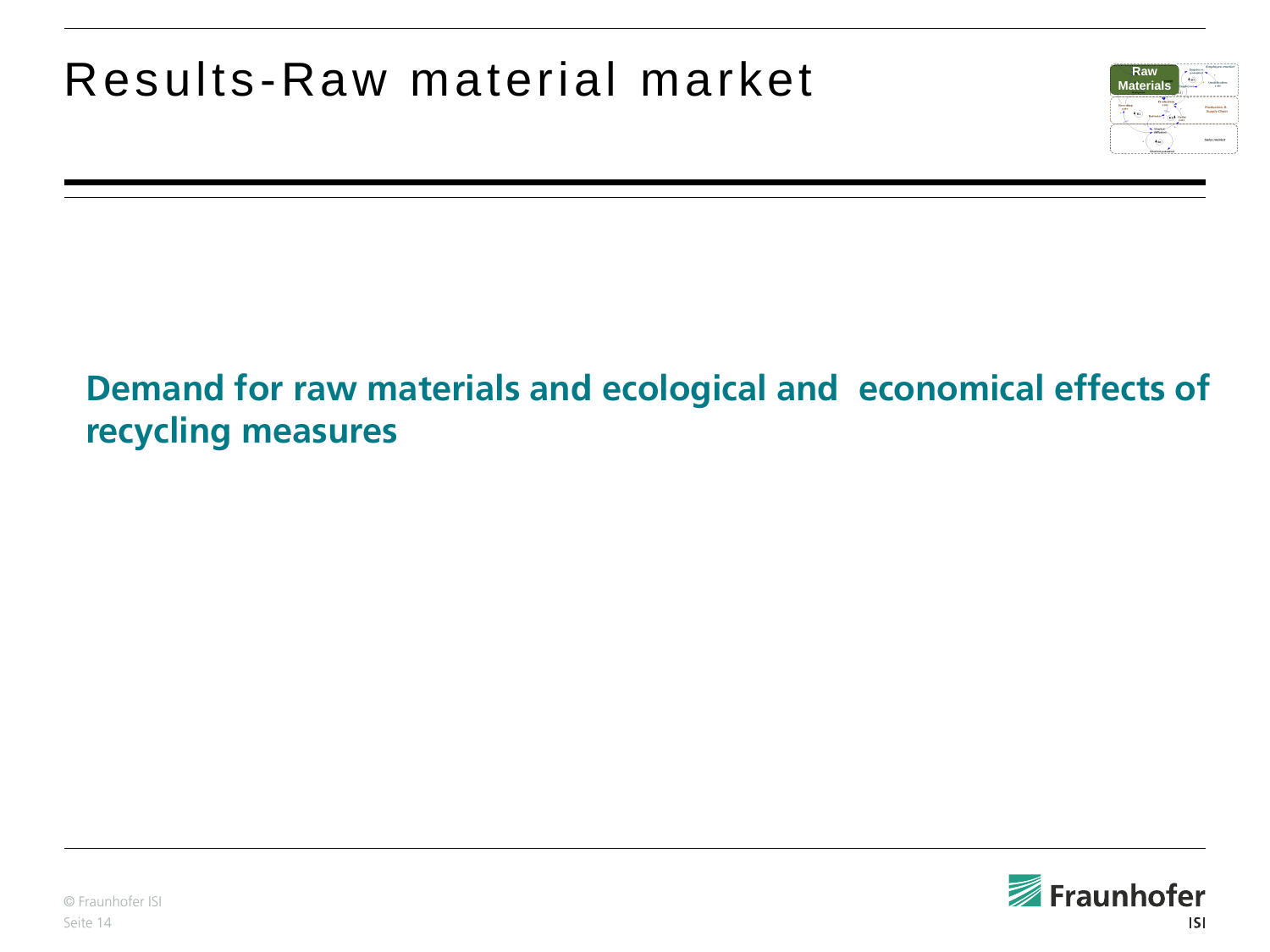## Critical raw materials





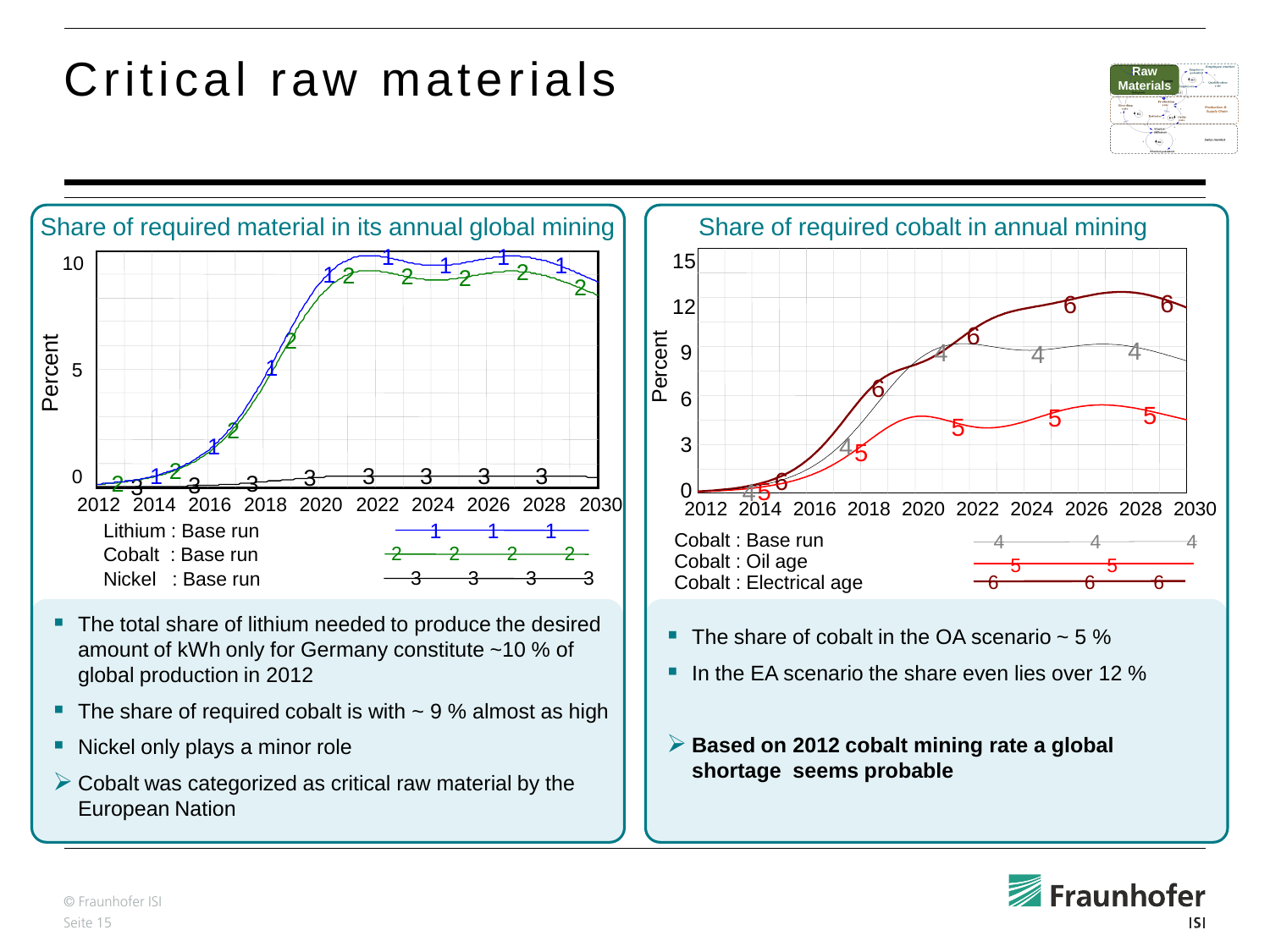# Effect of recycling by collecting rates on the share of required cobalt



- Following the EU's "battery directive 2006/66/ec" and predicts a development of recycling rates after 2016 in the same manner
- Collecting rates are increased in 2016, 2020, 2024 and 2028
- **The share of required material can be reduced by using recycled materials :** 
	- $\blacksquare$  BR scenario by 6 % (2030)
	- $\blacksquare$  OA scenario by 3,5 % (2030)
	- $\blacksquare$  EA scenario by 8 % (2030)

**Depending on the scenario, the demand for raw materials may be reduced up to 75 % until the year of 2030 by means of recycling activities** 



**Raw Materials**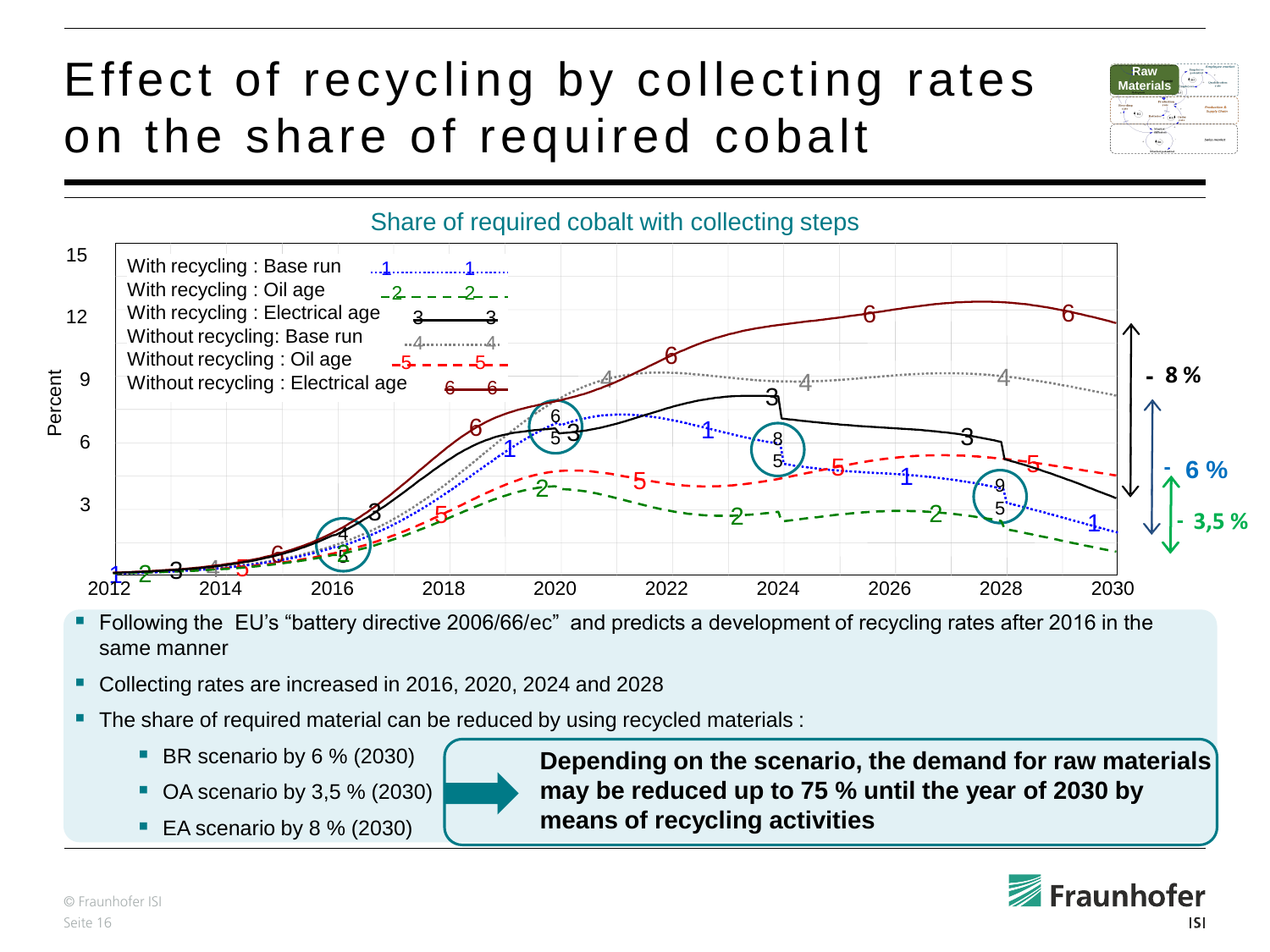# Effect of an early high recycling on the share of required cobalt





- Early recycling is starting in the year 2012 with a recycling rate of 95  $%$
- The early recycling concept leads to a lower share of cobalt in the middle of the observed period
- After 2028 the curves are identical due to the same collecting rate

Both recycling policies make ecologically sense, while an early high recycling quote can reduce the required raw material during the stage of consolidation remarkably

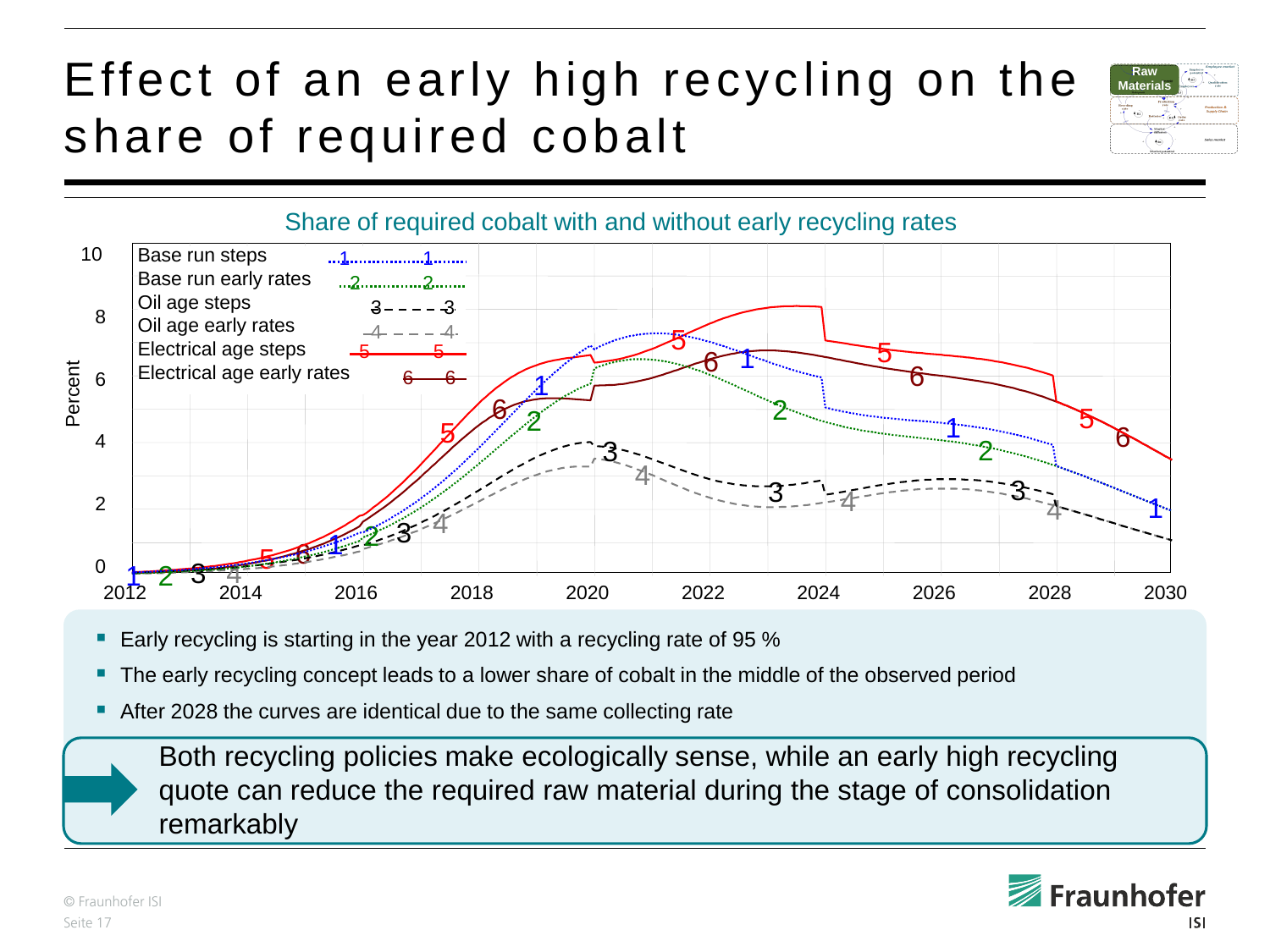# Economical potential of battery recycling





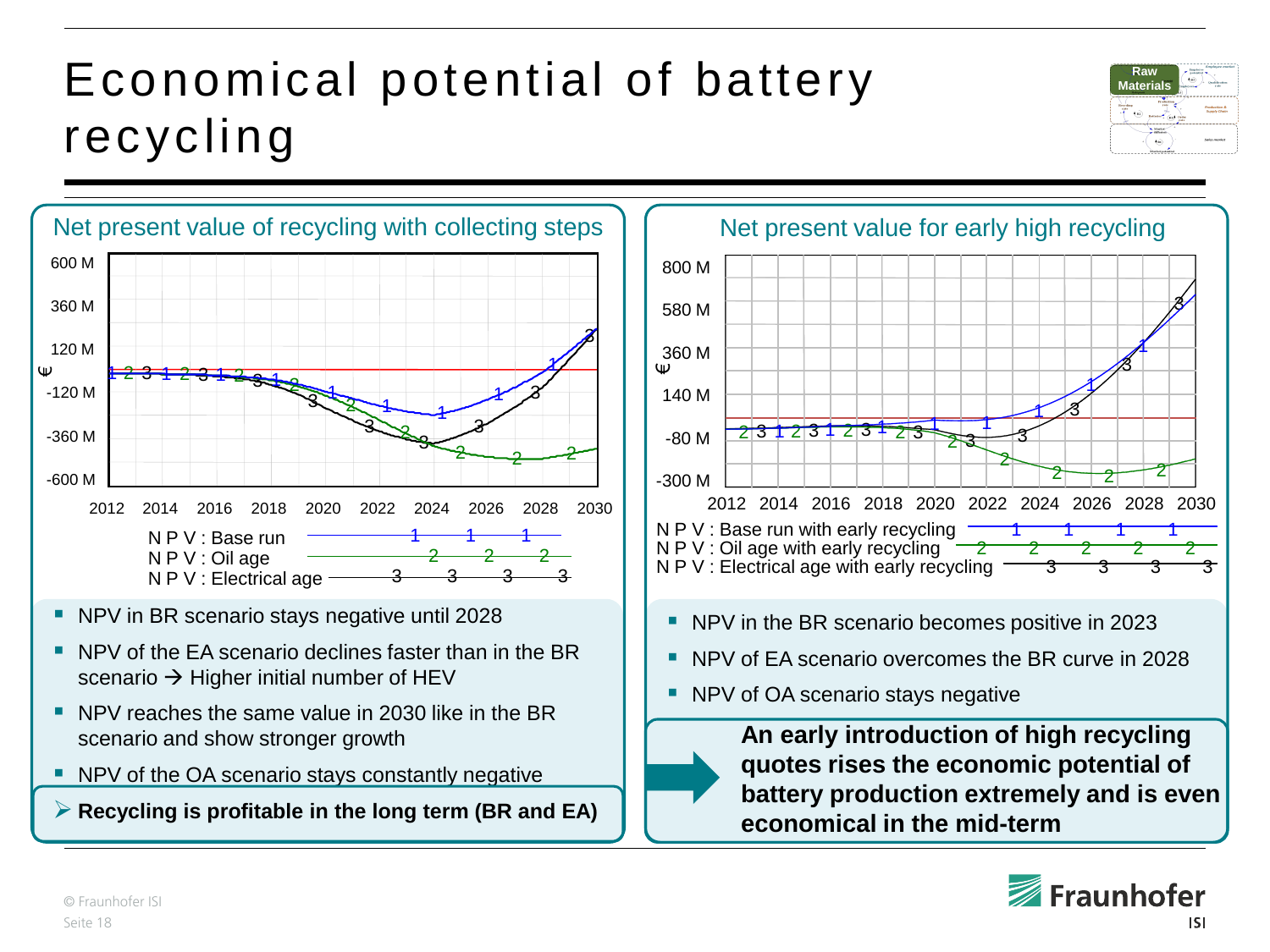## Conclusiones

#### **The model..**

- **Example to show the interconnections and bottlenecks in the system**
- evaluates the impacts and dynamic effects of different policies to avoid these bottlenecks

#### **Employees**

- The employment gap in cell production may be slowed down by increasing the productivity level
- The gap may be closed completely by increasing the qualification rate up to 150 % compared to the value of 2012

#### **Raw Materials and recycling**

- Depending on the scenario, the demand for raw materials may be reduced up to 50 % in the year 2025 and 75 % until the year 2030 by means of recycling activities
- An early introduction of high recycling quotes rises the economic potential of battery production extremely